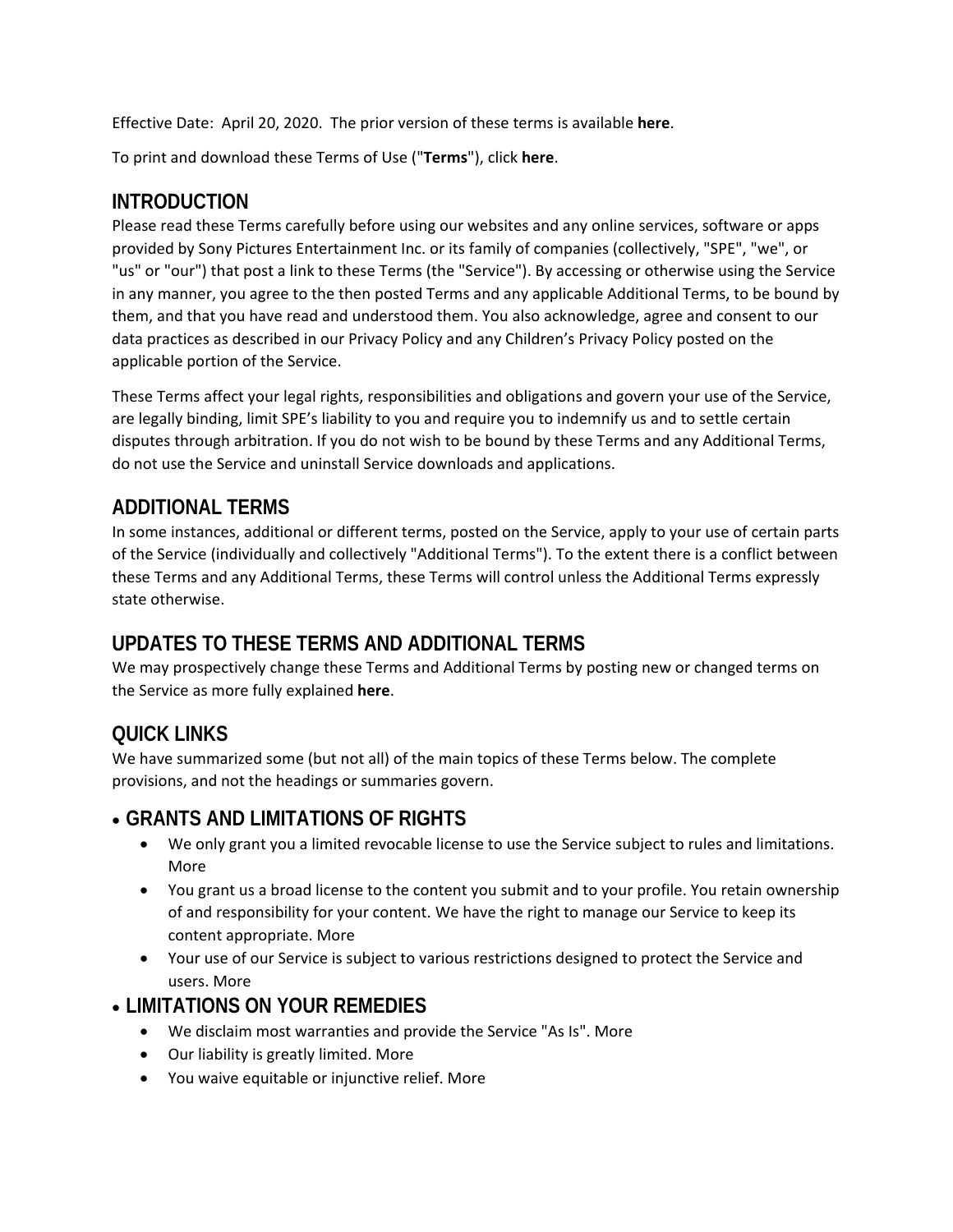### • **DISPUTE RESOLUTION**

• As permitted by law, you agree to arbitrate disputes and waive class actions or class arbitrations or other class wide proceedings[. More](https://www.sonypictures.com/corp/tos.html#disputes)

### • **AVAILABILITY OF SERVICE**

• We may change or discontinue our Service, or your right to access it, in whole or in part. [More](https://www.sonypictures.com/corp/tos.html#section3C) Our Service is intended for access from and use in the U.S.A[. More](https://www.sonypictures.com/corp/tos.html#section13d)

[Back to Top](https://www.sonypictures.com/corp/tos.html#backtotop)

# **1. OWNERSHIP AND YOUR RIGHTS TO USE THE SERVICE AND CONTENT.**

**A. Ownership.** The Service and all of its content ("**Content**"), including all copyrights, patents, trademarks, service marks, trade names and all other intellectual property rights therein ("**Intellectual Property**"), are owned or controlled by SPE, our licensors, and certain other third parties. All right, title, and interest in and to the Content and Intellectual Property available via the Service is the property of SPE, our licensors or certain other third parties, and is protected by U.S. and international copyright, trademark, trade dress, patent and/or other intellectual property and unfair competition rights and laws to the fullest extent possible. SPE owns the copyright in the selection, compilation, assembly, arrangement, and enhancement of the Content on the Service.

#### **B. Your Rights to Use the Service and Content.**

(i) Your right to use the Service and content is subject to your strict compliance with these Terms and the Additional Terms. Your right to access and use the Service and the Intellectual Property shall automatically terminate upon any violations. These rights are non-exclusive, limited, and revocable by us at any time in our sole discretion without advance notice or liability. As your right to access and use the Service and the content is personal to you, you may not assign nor transfer your right; any attempt to do so is void. You may, for your personal, non-commercial, lawful use only (collectively, the following are the "**SPE Licensed Elements**"):

(1) Display, view, use, and play the content on a computer, mobile or other internet enabled or permitted device ("**Device**") and/or print one copy of the content (excluding source and object code in raw form or otherwise) as it is displayed to you;

(2) Stream the content using any of the widgets and/or other digital streaming internet video players, if any, provided on the Service (any such widget or other digital streaming Internet video player referred to as a "**Service Widget**");

(3) Cut and paste certain code expressly made available to you through the Service (whether such functionality is designated as "sharing" functionality or not) in order to embed, re-publish, maintain, and/or display the specific content to which such code relates on your own personal, customized social networking Web page(s), Web blog(s), or microblog(s) (collectively, your "**Personal Social Media**"), and/or, if the Service provides "widget grabbing and embedding" functionality, to "grab" a Service Widget and embed, re-publish, maintain, and/or display such Service Widget on your Personal Social Media;

(4) Cut and paste certain code expressly made available to you through the Service, and/or if the Service provides "widget grabbing and embedding" functionality, to "grab" a Service Widget, to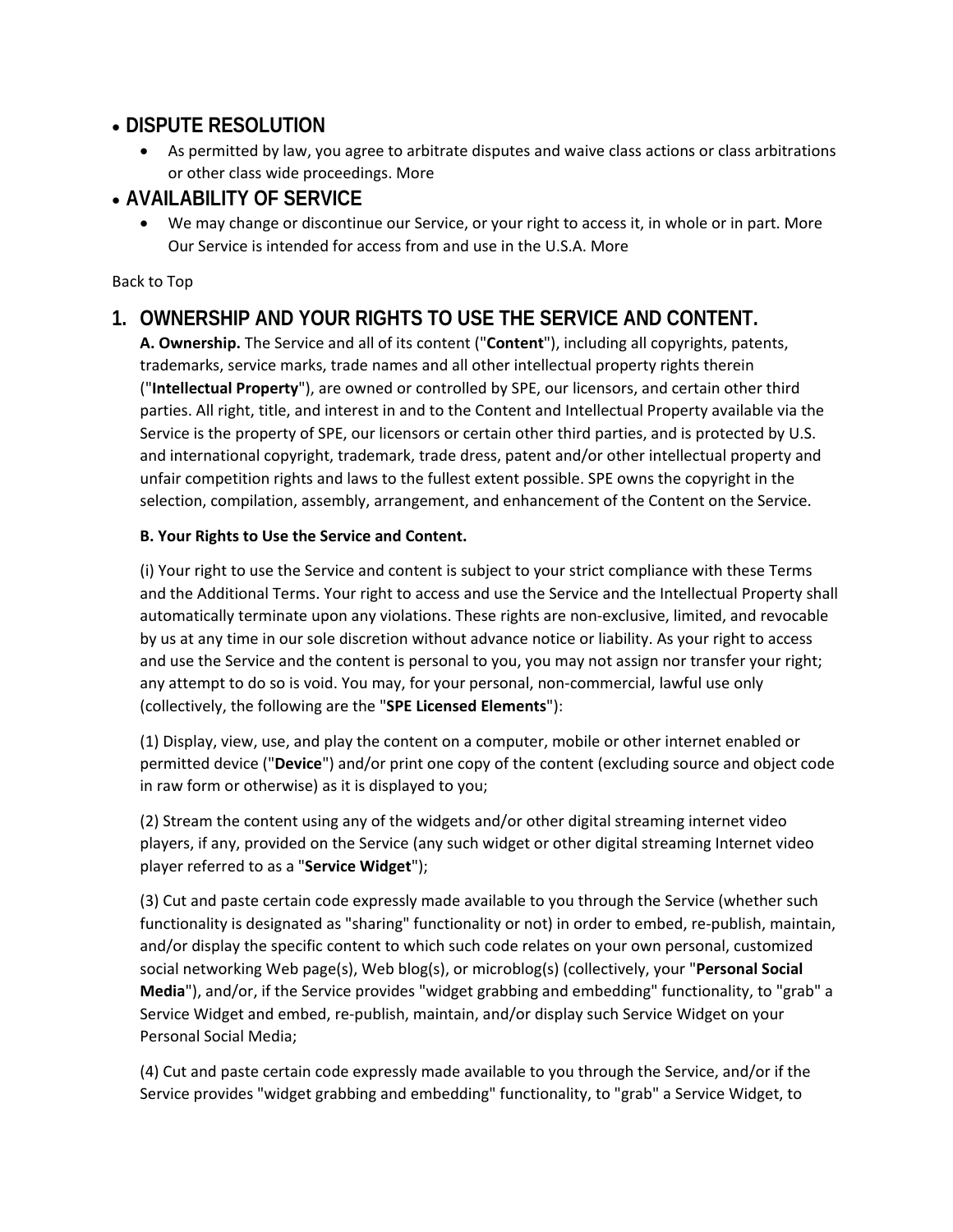forward, as applicable, such code and/or Service Widget to your friends, so that they can view the Service content contained therein, and/or if, they so desire, so that they themselves may embed the forwarded piece of code or Service Widget on their own Personal Social Media or re-forward it to their own friends;

(5) If the Service includes a "Send to Friend" or similar tool that allows you to initiate and send to one of your friends an email communication that includes content, and the tool is operational, use the tool to request that the Service's servers convey your message to your friend on your behalf;

(6) If the Service includes a "Download" link next to a piece of content (including, without limitation, an image, an icon, a wallpaper, a music track, a video, a trailer, an RSS feed), you may only download a single copy of such content to a single Device;

(7) Download, install and use one copy of any software, including apps, that we make available on or through the Service ("**Software**") on your Device in machine-executable object code form only and make one additional copy for back-up purposes; provided, however, that you understand and agree that (i) by allowing you to download the Software, SPE does not transfer title to the Software to you (i.e., you own the medium on which the Software is recorded, but the Software's owner (which may be SPE and/or its third party Software licensor) will retain full and complete title to such Software); (ii) you may not copy, modify, adapt, translate into any language, distribute, or create derivative works based on the Software without the prior written consent of SPE; (iii) you may not assign, rent, lease, or lend the Software to any person or entity and any attempt by you to sublicense, transfer, or assign the Software will be void and of no effect; and (iv) you may not decompile, disassemble, reverse engineer, or attempt to reconstruct, identify, or discover any source code, underlying ideas, underlying user interface techniques, or algorithms of the Software by any means whatsoever, except to the extent the foregoing restriction is prohibited by applicable law;

(8) If made available to you, obtain a registered personal account (and/or related username and password) on the Service and interact with other Service users as part of Service-based chat rooms, message boards, social media networks, online multiplayer games and/or other activities or similar services offered on the Service;

(9) Link to the Service from a website or other online service, so long as: (a) the links only incorporate text, and do not use any Intellectual Property, (b) the links and the content on your website do not suggest any affiliation with SPE or cause any other confusion, and (c) the links and the content on your website do not portray SPE or its products or services in a false, misleading, derogatory, or otherwise offensive manner, and do not contain content that is unlawful, offensive, obscene, lewd, lascivious, filthy, violent, threatening, harassing, or abusive, or that violate any right of any third party or are otherwise objectionable to SPE. SPE reserves the right to suspend or prohibit linking to the Service for any reason, in its sole discretion, without advance notice or any liability of any kind to you or any third party; and

(10) Use any other functionality expressly provided by SPE on or through the Service for use by users, subject to these Terms (including, without limitation, functionality to create and/or User-Generated Content (as defined below)) and any applicable Additional Terms.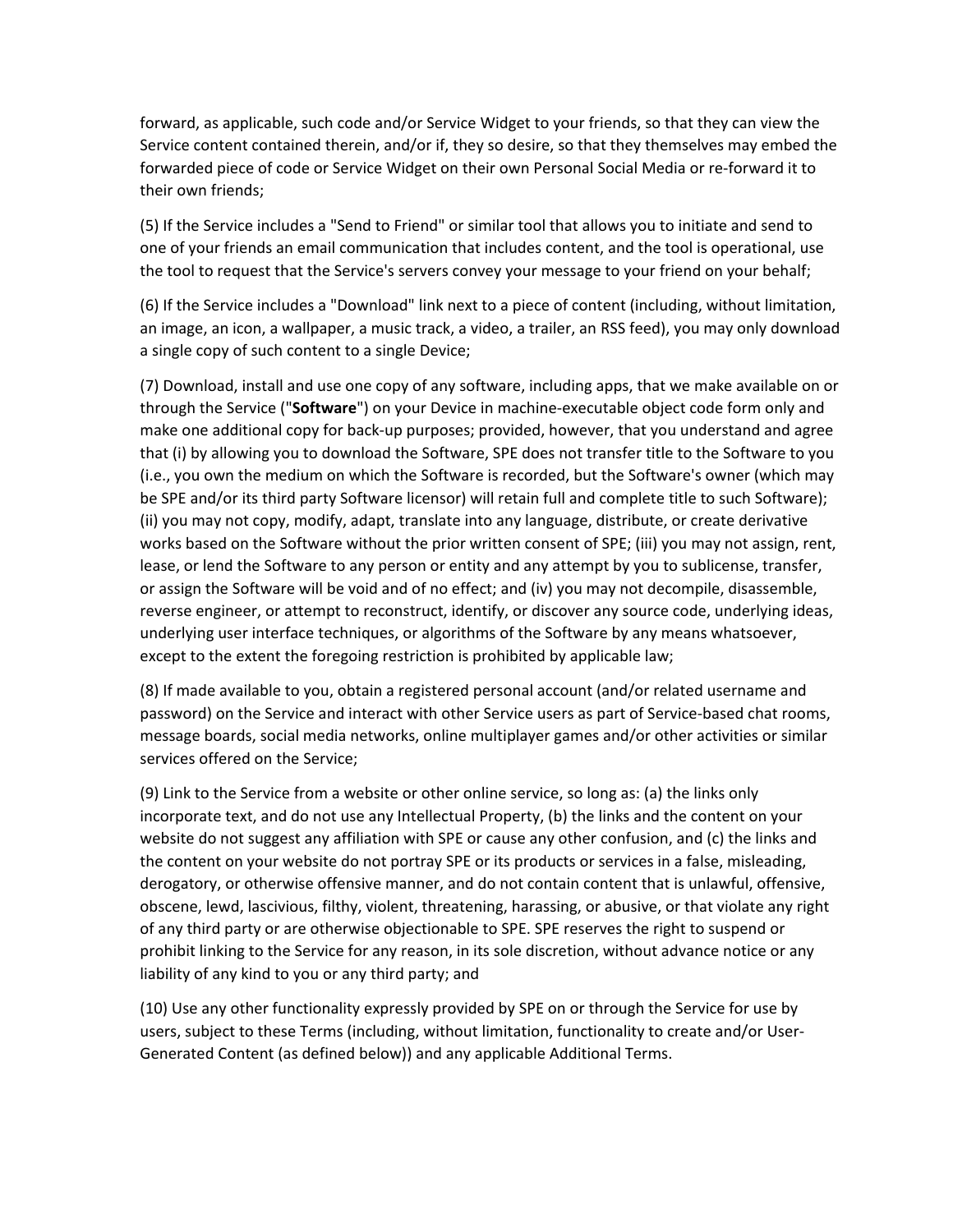**C. Additional Terms for Usage Subscriptions.** Purchases of usage subscriptions (e.g., credits, points, and/or virtual currency) or any virtual items made available on the Service are nonrefundable, have no monetary value (i.e., are not a cash account or equivalent), and are purchases of only a limited, non-exclusive, revocable, non-assignable, personal, and non-transferable license to use those items only, even if such came with a durational term (e.g., a monthly subscription). Any attempt to transfer, assign or otherwise sell or trade such subscription, regardless of manner or method, is null and void. Suspension or termination thereof results in the forfeit of the suspended or terminated subscription or items, except as may be noted in the applicable Additional Terms. As permitted by law, we are not responsible for repairing or reissuing any credit or refund or any other sum, as a result of our modification of any usage subscriptions or virtual item, or for loss or damage due to error, or any other reason.

**D. Rights of Others.** In using the Service, you must respect the intellectual property and rights of others and SPE. Your unauthorized use of content may violate the rights of others and applicable laws, and may result in your civil and criminal liability. If you believe that your work has been infringed via the Service, see **[Section 5](https://www.sonypictures.com/corp/tos.html#procedure-alleging-copyright)** below.

**E. Reservation of all Rights Not Granted as to Content and Service.** These Terms and any applicable Additional Terms include only narrow, limited grants of rights to use and access the Service and content. No right or license may be construed, under any legal theory, by implication, estoppel, industry custom, or otherwise. ALL RIGHTS NOT EXPRESSLY GRANTED TO YOU ARE RESERVED BY SPE AND ITS LICENSORS AND OTHER THIRD PARTIES. *Any unauthorized use of any content or the Service for any purpose is prohibited.*

[Back to Top](https://www.sonypictures.com/corp/tos.html#backtotop)

#### **2. CONTENT YOU SUBMIT A. User-Generated Content.**

**(i) General.** SPE may now, or in the future, offer users of the Service the opportunity to create, build, post, upload, display, publish, distribute, transmit, broadcast, or otherwise make available on or submit through the Service, or on or in response to our pages or posts on any third party platforms or in connection with any of our promotions by any media or manner, or otherwise submit to us (e.g., on our Facebook or other social media pages, in response to our tweets, through a sweepstakes or contest, or by mail) (collectively, "**submit**") messages, text, illustrations, files, images, graphics, photos, comments, responses, sounds, music, videos, information, content, ratings, reviews, data, questions, suggestions, personally identifiable information, or other information or materials and the ideas contained therein (collectively, but excluding SPE Licensed Elements included therein, "**User-Generated Content**" or "**UGC**"). You may submit UGC through your profile, forums, blogs, message boards, social networking environments, content creation tools, gameplay, social communities, contact us tools, email, and other communications functionality. Except to the extent of the rights and license you grant in these Terms and, subject to any applicable Additional Terms, you are responsible for and retain whatever legally cognizable right, title, and interest that you have in your UGC.

**(ii) Non-Confidentiality of Your User-Generated Content.** Except as otherwise described in the Service's posted **[Privacy Policy](https://www.sonypictures.com/corp/privacy.html)**, or any applicable Additional Terms, you agree that (a) your UGC will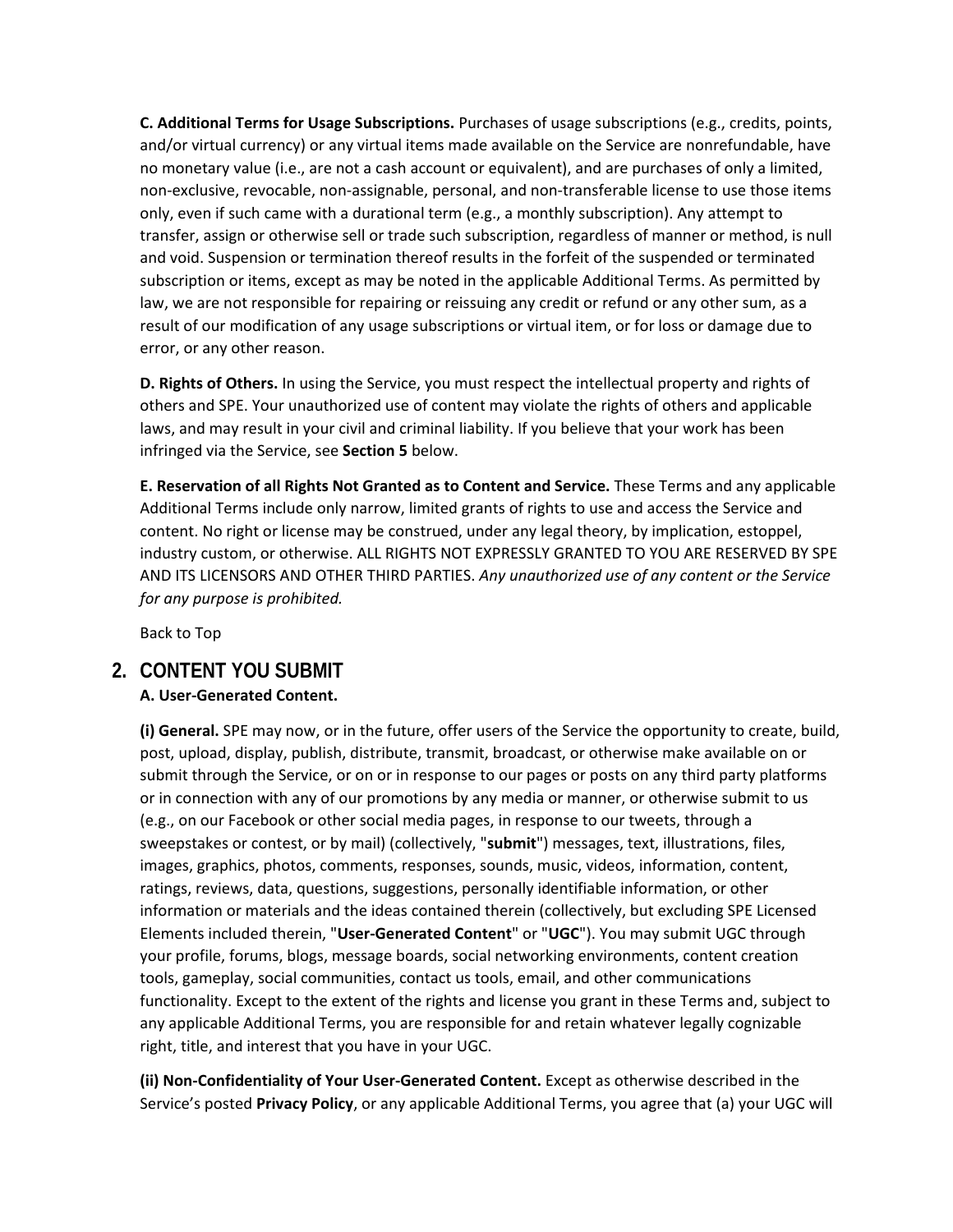be treated as non-confidential and non-proprietary by us – regardless of whether you mark them "**confidential**," "**proprietary**," or the like – and will not be returned, and (b) to the maximum extent not prohibited by applicable law, SPE does not assume any obligation of any kind to you or any third party with respect to your UGC. Upon request, you will provide documentation necessary to authenticate rights to such content and verify your compliance with these Terms or any applicable Additional Terms. You acknowledge that the Internet and mobile communications may be insecure and subject to breaches of security; according, you acknowledge and agree that your UGC is submitted at your own risk.

In your communications with SPE, please keep in mind that we do not seek any unsolicited ideas or materials for products or services, or even suggested improvements to products or services, including, without limitation, ideas, concepts, inventions, or designs for music, websites, apps, books, scripts, screenplays, motion pictures, television shows, theatrical productions, software or otherwise (collectively, "**Unsolicited Ideas and Materials**"). Any Unsolicited Ideas and Materials you submit are deemed UGC and licensed to us as set forth below. In addition, SPE retains all of the rights held by members of the general public with regard to your Unsolicited Ideas and Materials. SPE's receipt of your Unsolicited Ideas and Materials is not an admission by SPE of their novelty, priority, or originality, and it does not impair SPE's right to contest existing or future intellectual property rights relating to your Unsolicited Ideas and Materials.

**(iii) License to SPE of Your UGC.** Except as otherwise described in any applicable Additional Terms (such as a promotion's official rules), which specifically govern the submission of your UGC, you hereby grant SPE, the non-exclusive, unrestricted, unconditional, unlimited, worldwide, irrevocable, perpetual, and cost-free right and license to use, copy, record, distribute, reproduce, disclose, sell, re-sell, sublicense (through multiple levels), display, publicly perform, transmit, publish, broadcast, translate, make derivative works of, and otherwise use and exploit in any manner whatsoever, all or any portion of your UGC (and derivative works thereof), for any purpose whatsoever in all formats, on or through any means or medium now known or hereafter developed, and with any technology or devices now known or hereafter developed, and to advertise, market, and promote the same. Without limitation, the granted rights include the right to: (a) configure, host, index, cache, archive, store, digitize, compress, optimize, modify, reformat, edit, adapt, publish in searchable format, and remove such UGC and combine same with other materials, and (b) use any ideas, concepts, knowhow, or techniques contained in any UGC for any purposes whatsoever, including developing, producing, and marketing products and/or services. You understand that in exercising such rights metadata, notices and content may be removed or altered, including copyright management information, and you consent thereto and represent and warrant you have all necessary authority to do so. In order to further effect the rights and license that you grant to SPE to your UGC, you also hereby grant to SPE, and agree to grant to SPE, the unconditional, perpetual, irrevocable right to use and exploit your name, persona, and likeness in connection with any UGC, without any obligation or remuneration to you. Except as prohibited by law, you hereby waive, and you agree to waive, any moral rights (including attribution and integrity) that you may have in any UGC, even if it is altered or changed in a manner not agreeable to you. To the extent not waivable, you irrevocably agree not to exercise such rights (if any) in a manner that interferes with any exercise of the granted rights. You understand that you will not receive any fees, sums, consideration, or remuneration for any of the rights granted in this Section 2.A(iii).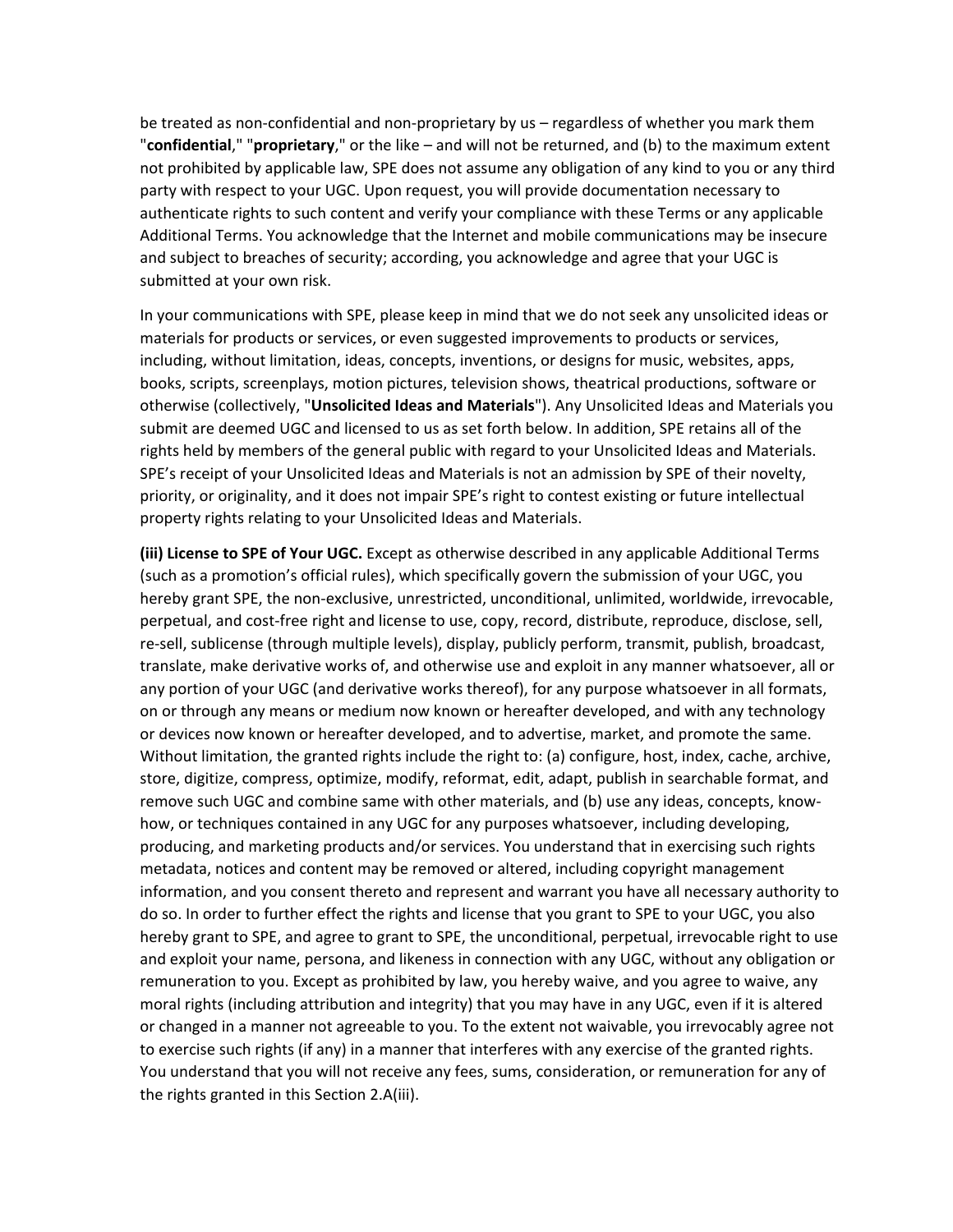**(iv) SPE's Exclusive Right to Manage Our Service.** SPE may, but will not have any obligation to, review, monitor, display, post, store, maintain, accept, or otherwise make use of, any of your UGC, and SPE may, in its sole discretion, reject, delete, move, re-format, remove or refuse to post or otherwise make use of UGC without notice or any liability to you or any third party in connection with our operation of UGC venues in an appropriate manner. Without limitation, we may do so to address content that comes to our attention that we believe is offensive, obscene, lewd, lascivious, filthy, violent, harassing, threatening, abusive, illegal or otherwise objectionable or inappropriate, or to enforce the rights of third parties or these Terms or any applicable Additional Terms. Such UGC submitted by you or others need not be maintained on the Service by us for any period of time, and you will not have the right, once submitted, to access, archive, maintain, change, remove, or otherwise use such UGC on the Service or elsewhere, except that California minors have certain rights to have certain content about them that they have themselves posted on the Service prospectively removed from public display as provided for in the **[Privacy Policy](https://www.sonypictures.com/corp/privacy.html)**.

**(v) Representations and Warranties Related to Your UGC.** Each time you submit any UGC, you represent and warrant that you are at least the age of majority in the jurisdiction in which you reside and are the parent or legal guardian, or have all proper consents from the parent or legal guardian, of any minor who is depicted in or contributed to any UGC you submit, and that, as to that UGC, (a) you are the sole author and owner of the intellectual property and other rights to the UGC, or you have a lawful right to submit the UGC and grant SPE the rights to it that you are granting by these Terms and any applicable Additional Terms, all without any SPE obligation to obtain consent of any third party and without creating any obligation or liability of SPE; (b) the UGC is accurate; (c) the UGC does not and, as to SPE's permitted uses and exploitation set forth in these Terms, will not infringe any intellectual property or other right of any third party; and (d) the UGC will not violate these Terms or any applicable Additional Terms, or cause injury or harm to any person.

**(vi) Enforcement.** SPE has no obligation to monitor or enforce your intellectual property rights to your UGC, but you grant us the right to protect and enforce our rights to your UGC, including initiating actions in your name and on your behalf (at SPE's cost and expense, to which you hereby consent and irrevocably appoint SPE as your attorney-in-fact, with the power of substitution and delegation, which appointment is coupled with an interest).

**B. Appropriate content and Alerting Us of Violations.** We expect UGC to be appropriate for a general audience, but do not undertake to monitor it, and you consent to potentially encountering content you find offensive or inappropriate. For alleged infringements of intellectual property rights, see **[Section 5](https://www.sonypictures.com/corp/tos.html#procedure-alleging-copyright)**.

[Back to Top](https://www.sonypictures.com/corp/tos.html#backtotop)

### **3. RESTRICTIONS ON THE USE OF THE SERVICE AND CONTENT**

**A. Service Use Restrictions.** You agree that you will not: (i) use the Service for any political or commercial purpose (including, without limitation, for purposes of advertising, soliciting funds, collecting product prices, and selling products); (ii) use any meta tags or any other "hidden text" utilizing any Intellectual Property; (iii) engage in any activities through or in connection with the Service that seek to attempt to or do harm any individuals or entities or are unlawful, offensive, obscene, lewd, lascivious, filthy, violent, threatening, harassing, or abusive, or that violate any right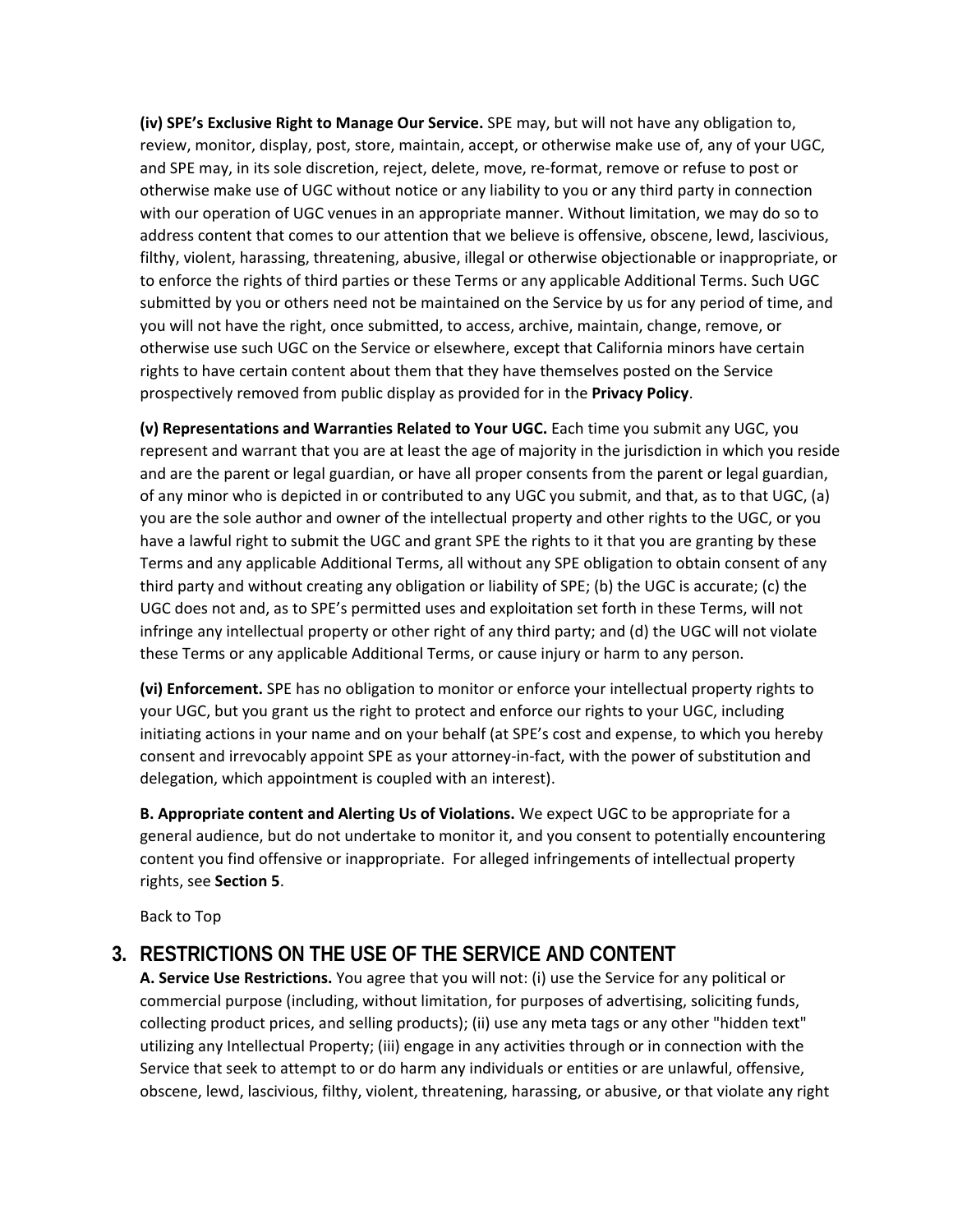of any third party, or are otherwise objectionable to SPE; (iv) to the maximum extent not prohibited by applicable law, decompile, disassemble, reverse engineer, or attempt to reconstruct, identify, or discover any source code, underlying ideas, underlying user interface techniques, or algorithms of the Service by any means whatsoever or modify any Service source or object code or any Software or other products, services, or processes accessible through any portion of the Service; (v) engage in any activity that interferes with a user's access to the Service or the proper operation of the Service, or otherwise causes harm to the Service, SPE, or other users of the Service; (vi) interfere with or circumvent any security feature (including any digital rights management mechanism, device or other content protection or access control measure) of the Service or any feature that restricts or enforces limitations on use of or access to the Service, the content, or the UGC; (vii) harvest or otherwise collect or store any information (including personally identifiable information about other users of the Service, including email addresses, without the express consent of such users); (viii) attempt to gain unauthorized access to the Service, other computer systems or networks connected to the Service, through password mining or any other means; or (ix) otherwise violate these Terms or any applicable Additional Terms.

**B. Content Use Restrictions.** You also agree that, in using the Service, you: (i) will not monitor, gather, copy, or distribute the content (except as may be a result of standard search engine activity or use of a standard browser) on the Service by using any robot, rover, "bot", spider, scraper, crawler, spyware, engine, device, software, extraction tool, or any other automatic device, utility, or manual process of any kind; (ii) will not frame or utilize framing techniques to enclose any such content (including any images, text, or page layout); (iii) will keep intact all trademark, copyright, and other intellectual property notices contained in such content; (iv) will not use such content in a manner that suggests an unauthorized association with any of our or our licensors' products, services, or brands; (v) will not make any modifications to such content (other than to the extent of your specifically permitted use of the SPE Licensed Elements, if applicable); (vi) will not copy, modify, reproduce, archive, sell, lease, rent, exchange, create derivative works from, publish by hard copy or electronic means, publicly perform, display, disseminate, distribute, broadcast, retransmit, circulate or transfer to any third party or on any third-party application or website, or otherwise use or exploit such content in any way for any purpose except as specifically permitted by these Terms or any applicable Additional Terms or with the prior written consent of an officer of SPE or, in the case of content from a licensor, the owner of the content; and (vii) will not insert any code or product to manipulate such content in any way that adversely affects any user experience.

**C. Availability of Service and Content.** Subject to the applicable provisions of any Additional Terms, SPE, in its sole discretion without advance notice or liability, may immediately suspend or terminate the availability of the Service and/or content (and any elements and features of them), in whole or in part, for any reason, in SPE's sole discretion, and without advance notice or liability.

[Back to Top](https://www.sonypictures.com/corp/tos.html#backtotop)

### **4. CREATING AN ACCOUNT**

A. If you register with us or create an account, you are solely responsible and liable for the security and confidentiality of your access credentials and for restricting access to your Device and for all activity under your account. Passwords must be personal, unique username (or email address) that does not violate the rights of any person or entity, or is offensive. We may reject the use of any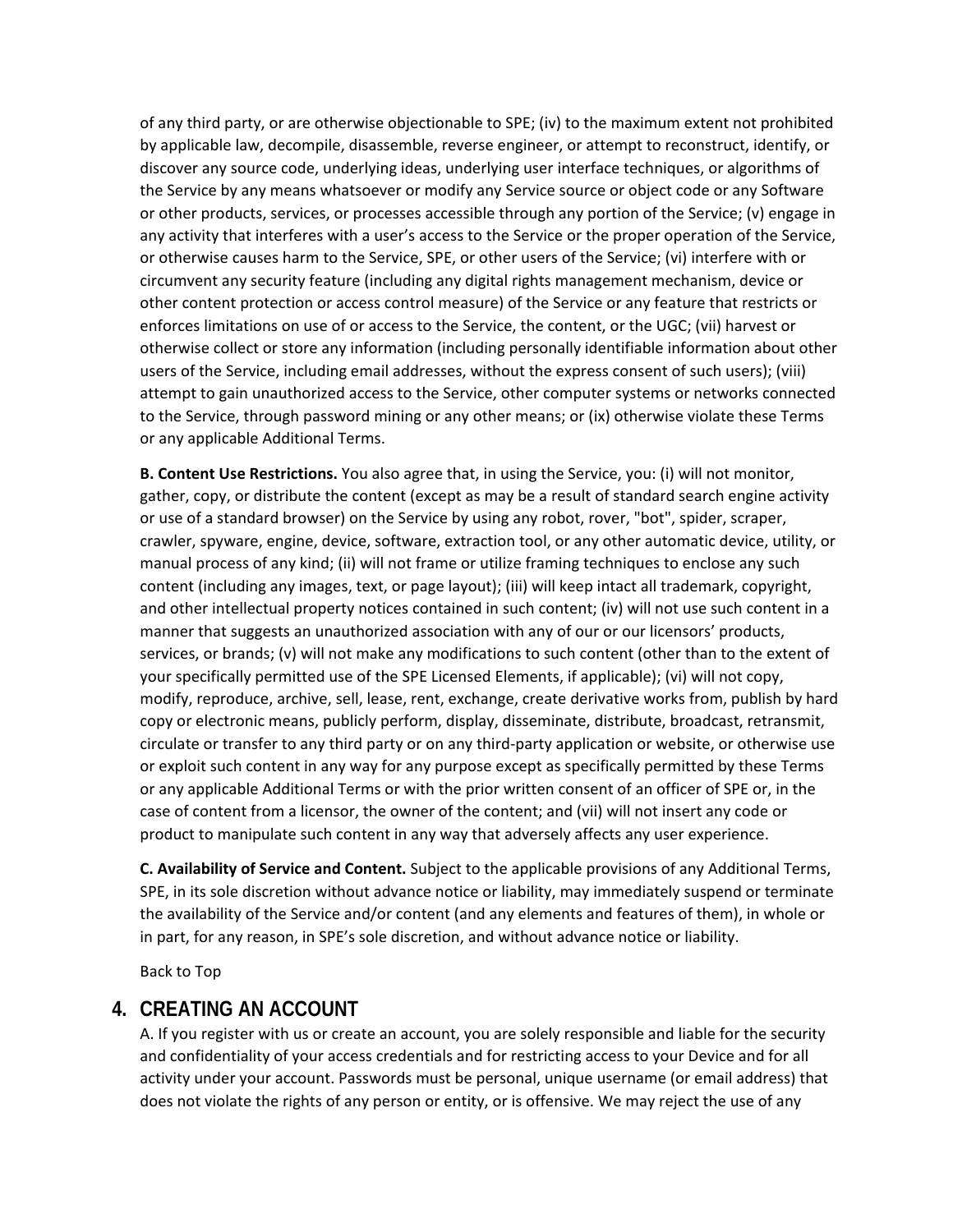password, username, or email address at any time, for any reason in our sole discretion. You are solely responsible for your registration information and for updating and maintaining it. You will immediately notify us **[here](https://secure.sonypictures.com/corp/contactus.html)** of any unauthorized use of your account, password, or username, or any other breach of security. You will not sell, transfer, or assign your account or any account rights.

B. Accounts may only be set up by an authorized representative of the individual that is the subject of the account. We do not review accounts for authenticity, and are not responsible for any unauthorized accounts that may appear on the Service. For any dispute as to account creation or authenticity, we shall have the sole right, but are not obligated, to resolve such dispute as we determine appropriate, without notice. SPE may shut down any account SPE deems in its sole discretion to be unauthorized.

[Back to Top](https://www.sonypictures.com/corp/tos.html#backtotop)

## **5. PROCEDURE FOR ALLEGING COPYRIGHT INFRINGEMENT**

A. If you are a copyright owner who would like to send us a notice pursuant to the Digital Millennium Copyright Act ("**DMCA**") to identify content or material posted on the Service that is infringing that you would like removed from our Service, or if you are a user whose work has been removed in response to such a notice of infringement and would like to file a DMCA counter-notice, you may submit such notice to us by following the instructions **[here](http://sonypictures.com/corp/dcma_contact.html)**.

[Back to Top](https://www.sonypictures.com/corp/tos.html#backtotop)

## **6. NOTICES**

A. You agree that we may give you notices or otherwise respond to you by mail or to your email (if we have it on file) or in any other manner reasonably elected by us. All legal notices to us must be sent to: Sony Pictures Entertainment Inc., 10202 W. Washington Boulevard, Culver City, CA 90232 (Attn: Legal Department -- Notices).

[Back to Top](https://www.sonypictures.com/corp/tos.html#backtotop)

# **7. PRODUCT SPECIFICATIONS; PRICING; TYPOGRAPHICAL ERRORS**

A. We strive to accurately describe our products or services offered on the Service; however, we do not warrant that such specifications, pricing, or other content on the Service is complete, accurate, reliable, current, or error-free. In the event of any errors relating to the pricing, availability, or specifications, SPE shall have the right to refuse or cancel any orders in its sole discretion. If we charged your credit or other account prior to cancellation, we will reissue credit to your account. Additional Terms may apply. If a product you purchased from SPE is not as described, your sole remedy is to return it, to cancel the purchase and receive a credit for the purchase price.

[Back to Top](https://www.sonypictures.com/corp/tos.html#backtotop)

## **8. THIRD-PARTY SERVICES; ADVERTISEMENTS; DEALINGS WITH THIRD PARTIES**

**A. Third-Party Content and Sites; Advertisements.** The Service may contain third party plug-ins, applications, ads, tools and/or other content, and/or links to third-party websites or other services that are not owned, controlled or operated by SPE, including services operated by advertisers, licensors, licensees, and certain other third parties who may have business relationships with SPE (collectively, "**Third-Party Services**"). We may also host our content, apps, and tools on Third-Party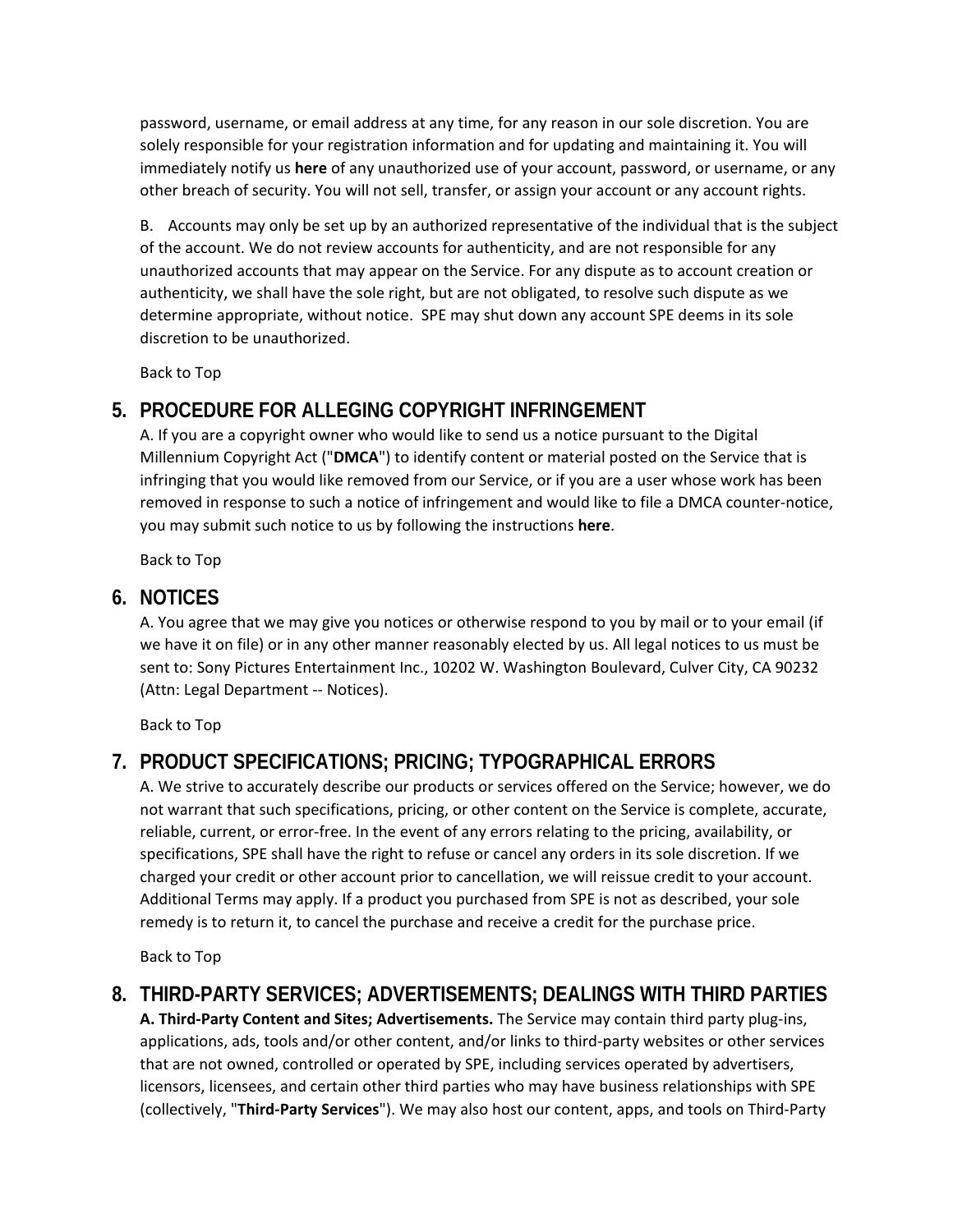Services. SPE has no control over the content, operations, policies, terms, or other elements of Third-Party Services, and does not assume any obligation to review them. SPE does not necessarily review, endorse, approve, or sponsor any Third-Party Services, or any third-party content, advertising, information, materials, products, services, or other items. Furthermore, SPE is not responsible for the quality or delivery of the products or services offered, accessed, obtained by or advertised at such Third-Party Services. SPE WILL UNDER NO CIRCUMSTANCES BE LIABLE FOR ANY DIRECT, INDIRECT, INCIDENTAL OR SPECIAL LOSS, OR OTHER DAMAGE, WHETHER ARISING FROM NEGLIGENCE, BREACH OF CONTRACT, DEFAMATION, INFRINGEMENT OF COPYRIGHT, OR OTHER INTELLECTUAL PROPERTY RIGHTS, CAUSED BY THE EXHIBITION, DISTRIBUTION, OR EXPLOITATION OF ANY INFORMATION OR CONTENT CONTAINED WITHIN THESE THIRD-PARTY SERVICES. Any activities you engage in connection with Third-Party Services are subject to that Third-Party Services' privacy policy and terms of use which you should read before engaging in such activities.

**B. Apple and Other Platforms and Devices.** If you are accessing or using the Service through Apple, Android, or other third party platforms or services, those Third-Party Services' own terms and policies apply to such access and usage. Without limitation, Additional Terms for Apple Users can be found **[here](http://www.apple.com/legal/internet-services/itunes/us/terms.html)** which are applicable to you and are incorporated into these Terms by this reference.

**C. Dealings with Third Parties.** Any interactions, correspondence, transactions, or dealings you have with any third parties found on or through the Service (including on or via Third-Party Services or advertisements) are solely between you and the third party (including issues related to the content of third-party advertisements, payments, delivery of goods, warranties (including product warranties), privacy and data security, and the like). SPE disclaims all liability in connection therewith.

[Back to Top](https://www.sonypictures.com/corp/tos.html#backtotop)

### **9. DISPUTES AND DISPUTE RESOLUTION**

**A. Forum Selection/Jurisdiction.** Jurisdiction and venue for any controversy, allegation, or claim arising out of or relating to the Service, the content, your UGC, these Terms, or any applicable Additional Terms, whether before the Effective Date of these Terms or after arising (collectively, "**Dispute**") shall be in Los Angeles, California. Each party submits to personal jurisdiction and venue in Los Angeles, California for any and all purposes.

**B. Pre-Arbitration Notification.** SPE and you agree to discuss and hopefully resolve any Disputes before formal proceedings are initiated; provided, however, that SPE need not do so in circumstances where its claims of intellectual property rights are concerned ("**IP Disputes**," with all other disputes referred to as "**General Disputes**"). The party making a claim – whether you or SPE – shall send a letter to the other side briefly summarizing the claim and the request for relief. If SPE is making a claim, the letter shall be sent, via email, to the email address listed in your SPE account, if applicable. If no such information exists or if such information is not current, then we have no obligations under this Section 9.B. to notify or delay bringing a claim. If you are making a claim, the letter shall be sent to Sony Pictures Entertainment Inc. 10202 West Washington Blvd., Culver City, CA 90232 (Attn: EVP Global Litigation -- Claims). If the Dispute is not resolved within sixty (60) days after notification, the claimant may proceed to initiate arbitration proceedings as set forth in this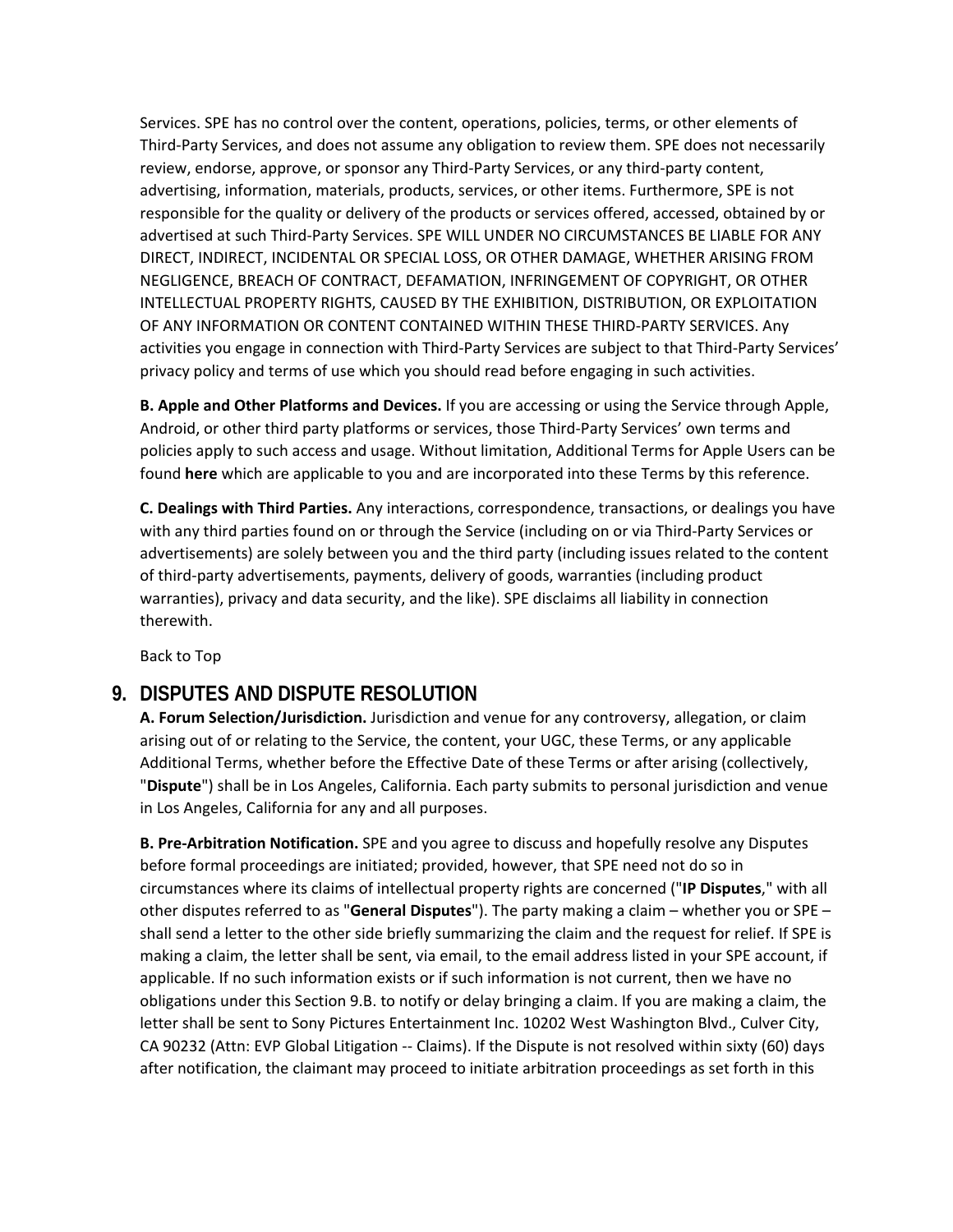Section 9. Either you or SPE, however, may seek provisional remedies (such as preliminary injunctive relief, subject to Section 9.D) before the expiration of this sixty (60)-day period.

**C. Arbitration of Claims.** The Federal Arbitration Act ("**FAA**") governs the arbitrability of all disputes because these Terms and use of our websites concern interstate commerce. All actions or proceedings arising in connection with, touching upon or relating to these Terms, the breach thereof and/or the scope of the provisions of this Section, including statutory claims or claims sounding in tort, shall be submitted to JAMS ("**JAMS**") for binding arbitration under its Comprehensive Arbitration Rules and Procedures if the matter in dispute is over Two Hundred Fifty Thousand U.S. Dollars (US\$250,000) or under its Streamlined Arbitration Rules and Procedures if the matter in dispute is Two Hundred Fifty Thousand U.S. Dollars (US\$250,000) or less (as applicable, the "**Rules**") to be held solely in Los Angeles County, California, in the English language in accordance with the provisions below.

a. Each arbitration shall be conducted by a single arbitrator (the "**Arbitrator**") who shall be mutually agreed upon by the parties. If the parties are unable to agree on the Arbitrator, the Arbitrator shall be appointed by JAMS. As set forth in Section 9(F.), the claim of a party may not be joined as a class, consolidated, representative, collective, or private attorney general action with any claims of other parties

b. The Arbitrator's fees shall be split equally between the parties and each party shall be responsible for the payment of its own costs, attorneys' fees, expert fees and all of its other fees, costs and expenses in connection with any arbitration, unless the arbitrator finds that a party proceeded in bad faith, in which case the Arbitrator may award fees or costs in the exercise of discretion.

c. The parties shall be entitled to conduct discovery as the Arbitrator authorizes as reasonable under all of the circumstances, based on findings that the material sought is relevant to the issues in dispute and that the nature and scope of such discovery is reasonable under all the circumstances. Such discovery ordered by the arbitrator shall be limited to depositions and production of documents.

d. There shall be a record of the proceedings at the arbitration hearing and the Arbitrator shall issue a Statement of Decision setting forth its factual and legal basis. The Arbitrator's decision shall be final and binding as to all matters of substance and procedure, and may be enforced by a petition to the Los Angeles County Superior Court or any other court having jurisdiction over both parties, which may be made ex parte, for confirmation and enforcement of the award.

e. The Arbitrator shall have the power to enter temporary restraining orders and preliminary and permanent injunctions as proper under California law. Neither party is permitted to commence or maintain any action in a court of law with respect to dispute until such matter has been submitted to arbitration as provided here, and then only for the purpose of enforcing the Arbitrator's award; provided, however, that prior to the appointment of the Arbitrator, either party, on a showing of irreparable harm and likelihood of success, and as limited by Section D below, may seek pre-arbitration relief in a court of competent jurisdiction in Los Angeles County, California or, if sought by SPE, such other court that may have jurisdiction over you. All arbitration proceedings shall be closed to the public and confidential and all records relating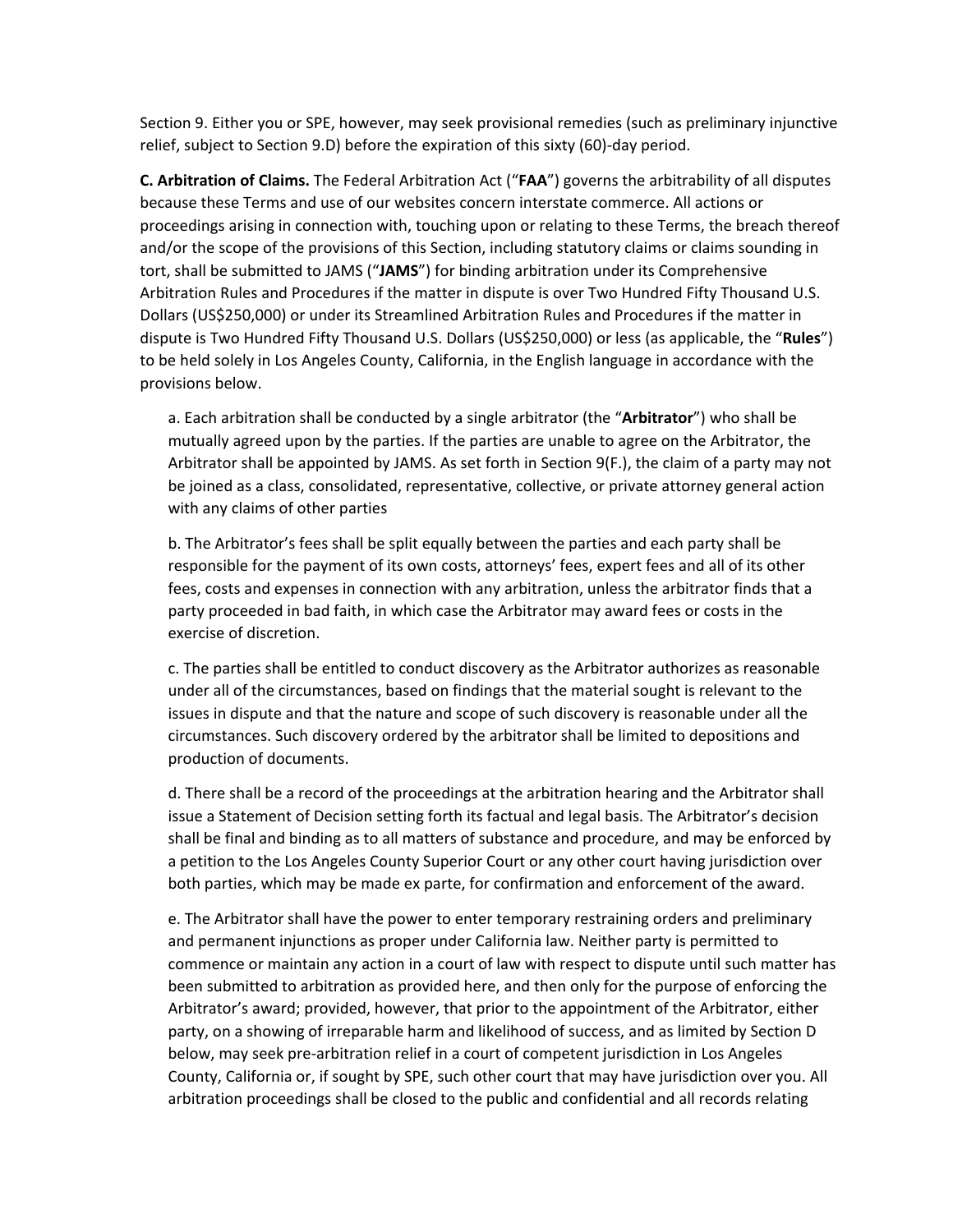thereto shall be permanently sealed, except as necessary to obtain court confirmation of the arbitration award.

**D. Limitation on Injunctive Relief.** AS PERMITTED BY APPLICABLE LAW IF YOU CLAIM THAT YOU HAVE INCURRED ANY LOSS, DAMAGES, OR INJURIES IN CONNECTION WITH YOUR USE OF THE SERVICE, THEN THE LOSSES, DAMAGES, AND INJURIES WILL NOT BE DEEMED IRREPARABLE OR SUFFICIENT TO ENTITLE YOU TO AN INJUNCTION OR TO OTHER EQUITABLE RELIEF OF ANY KIND. THIS MEANS THAT, IN CONNECTION WITH YOUR CLAIM, YOU AGREE THAT YOU WILL NOT SEEK, AND THAT YOU WILL NOT BE PERMITTED TO OBTAIN, ANY COURT OR OTHER ACTION THAT MAY INTERFERE WITH OR PREVENT THE DEVELOPMENT OR EXPLOITATION OF ANY WEBSITE, APPLICATION, CONTENT, UGC, PRODUCT, SERVICE, OR INTELLECTUAL PROPERTY OWNED, LICENSED, USED, OR CONTROLLED BY ANY SPE PARTY (INCLUDING YOUR LICENSED UGC) OR A LICENSOR OF ANY SPE PARTY. Without limiting the generality of the forgoing, you hereby irrevocably waive any right or remedy to seek and/or obtain injunctive or other equitable relief or any order with respect to, and/or to enjoin or restrain or otherwise impair in any manner, the production, distribution, exhibition, or other exploitation of any motion picture, production or project related to SPE, its parents, subsidiaries, and affiliates, or the use, publication or dissemination of any advertising in connection with such motion picture, production, or project. You may opt out, however, of arbitrating claims for public injunctive relief. If you do so, neither you nor SPE can require the other to participate in an arbitration of any claim of public injunctive relief, and you retain your right to bring such actions in a court that has jurisdiction. To opt out, you must notify us in writing within 30 days of the date that you first became subject to this arbitration provision, and must include your name and residence address, your email address, and a clear statement that you want to opt out of arbitration of public injunctive relief. Any requests to opt out must be sent to: Sony Pictures Entertainment Inc. 10202 West Washington Blvd., Culver City, CA 90232 (Attn: EVP Global Litigation -- Claims). If a court or arbitrator decides that any of this section's limitations cannot be enforced as to a particular claim for relief, then that claim (and only that claim) must be severed from the arbitration and may be brought in court subject to Section 9(A).

**E. Governing Law.** These Terms and any applicable Additional Terms, Dispute and IP Disputes, and any other claim brought by you against SPE or by SPE against you pursuant to this Section 9, or otherwise related to the Service, content, SPE Licensed Elements, UGC or other SPE products or services, will be governed by, construed, and resolved in accordance with, the laws of the State of California, U.S.A., without regard to its conflicts of law provisions that might apply the laws of another jurisdiction. The arbitration shall be governed solely by the Federal Arbitration Act, 9 U.S.C. §1, et seq., not by the law of any state, and is otherwise enforceable pursuant to its terms on a selfexecuting basis. You and SPE agree that we intend that this Section 9 satisfies the "writing" requirement of the Federal Arbitration Act. This Section 9 can only be amended by mutual agreement. Either party may seek enforcement of this Section 9 in any court of competent jurisdiction. The arbitrator shall determine any and all challenges to the arbitrability of a claim.

**F. Class Action Waiver.** Both you and SPE waive the right to bring any Dispute, including but not limited to actions under the California Consumer Privacy Act, Telephone Consumer Protection Act, the Video Privacy Protection Act, Children's Online Privacy Protection Act as a class, consolidated, representative, collective, or private attorney general action, or to participate in a class, consolidated, representative, collective, or private attorney general action regarding any Dispute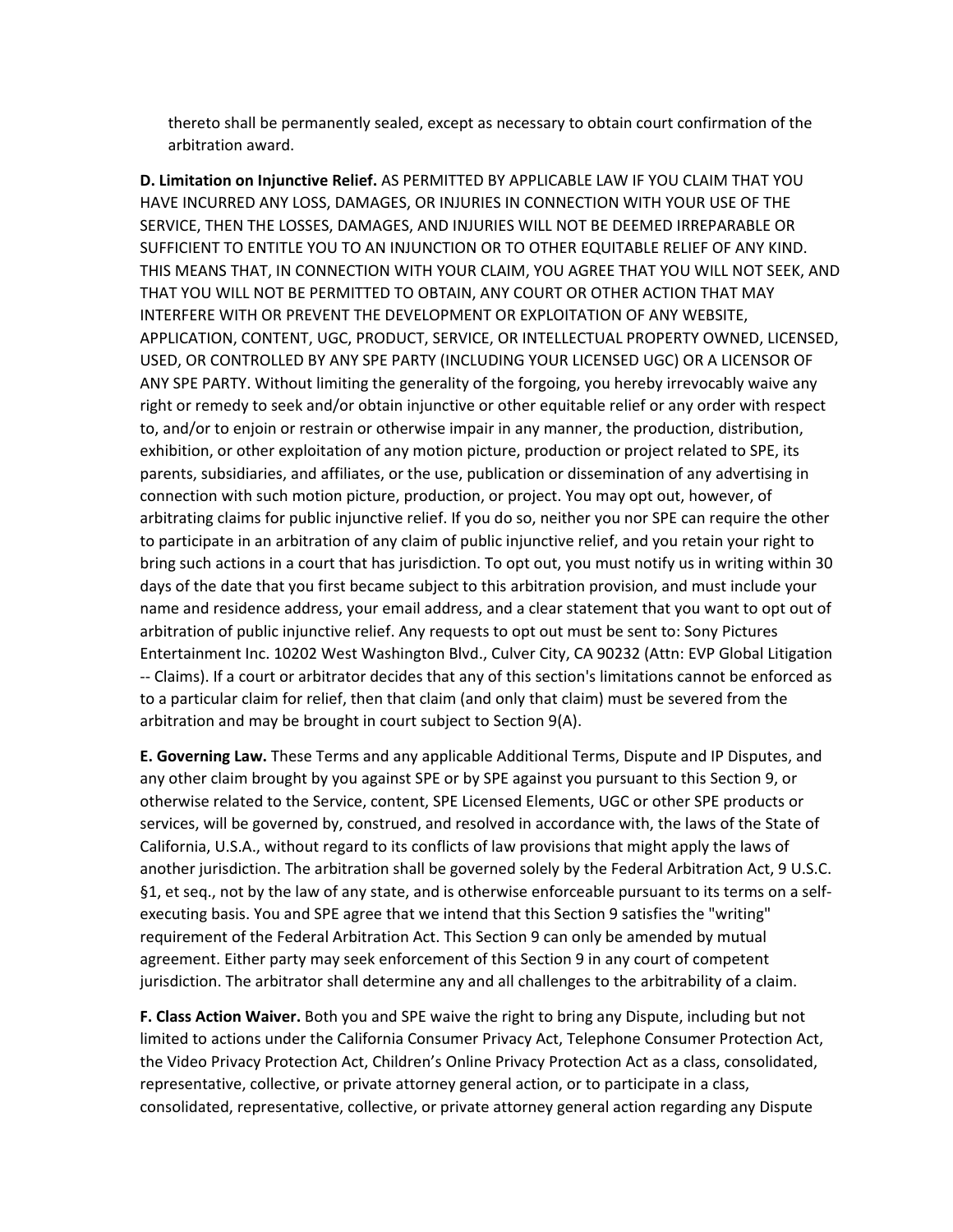brought by anyone else. Notwithstanding any provision in the JAMS Comprehensive Arbitration Rules and Procedures to the contrary, the arbitrator shall not have the authority or any jurisdiction to hear the arbitration as a class, consolidated, representative, or private attorney general action or to consolidate, join, or otherwise combine the Disputes of different persons into one proceeding. Notwithstanding the arbitration provision set forth above, if the provision regarding waiver of class, collective, representative, and private attorney general claims of this Section 9 is found to be void or otherwise unenforceable, any such class, collective, representative, or private attorney general claims must be heard and determined through an appropriate court proceeding subject to Section 9(A), and not in arbitration.

#### **G. Limited Time to File Claims. TO THE FULLEST EXTENT PERMITTED BY APPLICABLE LAW, IF YOU OR WE WANT TO ASSERT A GENERAL DISPUTE (BUT NOT AN IP DISPUTE) AGAINST THE OTHER, THEN YOU OR WE MUST COMMENCE IT (BY DELIVERY OF WRITTEN NOTICE AS SET FORTH IN SECTION 9.B) WITHIN ONE (1) YEAR AFTER THE DISPUTE ARISES – OR IT WILL BE FOREVER BARRED.**

**H. Small Claims Matters.** Notwithstanding the foregoing, either of us may bring qualifying claim of General Dispute (but not IP Disputes) in small claims court, subject to Section 9.F.

I. This Section 9 shall remain in full force and effect notwithstanding any termination of your use of the Service or these Terms.

[Back to Top](https://www.sonypictures.com/corp/tos.html#backtotop)

## **10. DISCLAIMER OF REPRESENTATIONS AND WARRANTIES**

A. AS PERMITTED BY APPLICABLE LAW, YOUR ACCESS TO AND USE OF THE SERVICE IS AT YOUR SOLE RISK AND THE SERVICE IS PROVIDED ON AN "AS IS", "AS AVAILABLE", AND "WITH ALL FAULTS" BASIS. To the fullest extent permissible by law, SPE and their direct and indirect parents, subsidiaries, affiliates, and each of their respective employees, directors, members, managers, shareholders, agents, vendors, licensors, licensees, contractors, customers, successors, and assigns (collectively, "SPE Parties") hereby disclaim and make no representations, warranties, endorsements, or promises, express or implied, in connection with, or otherwise directly or indirectly related to, without limitation, the Service, content, SPE Licensed Elements, UGC or other SPE products or services, except as set forth in subsection C, below.

**B. EXCEPT FOR ANY SPECIFIC WARRANTIES PROVIDED HEREIN, OR IN APPLICABLE ADDITIONAL TERMS, OR AS OTHERWISE REQUIRED BY APPLICABLE LAW, SPE PARTIES HEREBY FURTHER DISCLAIM ALL WARRANTIES, EXPRESS OR IMPLIED, INCLUDING THE WARRANTIES OF MERCHANTABILITY, FITNESS FOR A PARTICULAR PURPOSE, NON-INFRINGEMENT OR MISAPPROPRIATION OF INTELLECTUAL PROPERTY RIGHTS OF THIRD PARTIES, TITLE, CUSTOM, TRADE, QUIET ENJOYMENT, SYSTEM INTEGRATION, AND FREEDOM FROM COMPUTER VIRUS.** 

**C. FOR PURPOSES OF CLARITY, THIS SECTION DOES NOT EXPAND OR LIMIT ANY EXPRESS, WRITTEN PRODUCT WARRANTY OR RELATED DISCLAIMERS THAT ARE PROVIDED BY SPE OR A MANUFACTURER WITH REGARD TO A PHYSICAL PRODUCT SOLD BY US, OR ANY WARRANTY ON A PHYSICAL PRODUCT TO THE EXTENT REQUIRED BY APPLICABLE LAW.**

[Back to Top](https://www.sonypictures.com/corp/tos.html#backtotop)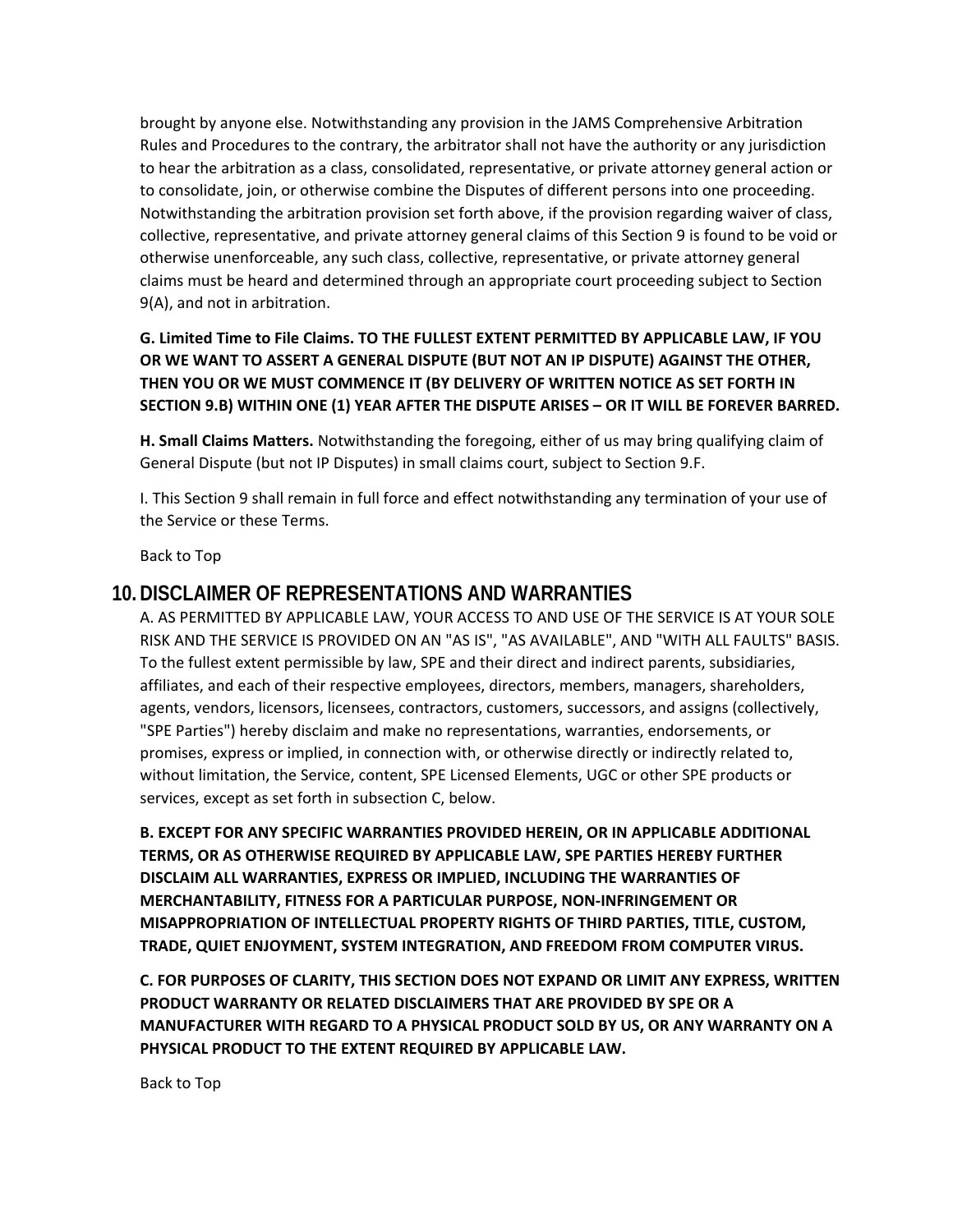## **11. LIMITATIONS OF SPE'S LIABILITY**

**A. AS PERMITTED BY APPLICABLE LAW, UNDER NO CIRCUMSTANCES WILL ANY SPE PARTIES BE RESPONSIBLE OR LIABLE FOR ANY LOSS OR DAMAGES OF ANY KIND**, including personal injury or death or for any direct, indirect, economic, exemplary, special, punitive, incidental, or consequential losses or damages of any kind, including without limitation loss of profits, in connection with, or otherwise directly or indirectly related to, without limitation, the Service, content, SPE Licensed Elements, UGC or other SPE products or services, except for direct damages for personal injury caused by a physical product manufactured, sold or provided by SPE.

B. The foregoing limitations of liability will apply even if any of the events or circumstances were foreseeable and even if SPE Parties were advised of or should have known of the possibility of such losses or damages, regardless of whether you bring an action based in contract, negligence, strict liability, or tort (including whether caused, in whole or in part, by negligence, acts of god, telecommunications failure, or destruction of the Service).

**C. AS PERMITTED BY APPLICABLE LAW, IN NO EVENT WILL SPE PARTIES' TOTAL LIABILITY TO YOU, FOR ALL POSSIBLE DAMAGES, LOSSES, AND CAUSES OF ACTION IN CONNECTION WITH YOUR ACCESS TO AND USE OF THE SERVICE AND YOUR RIGHTS UNDER THESE TERMS, EXCEED AN AMOUNT EQUAL TO THE AMOUNT YOU HAVE PAID SPE IN CONNECTION WITH THE TRANSACTION(S) THAT UNDERLIE THE CLAIM(S). FOR PURPOSES OF CLARITY, THIS SECTIONS DOES NOT EXPAND OR LIMIT ANY EXPRESS, WRITTEN PRODUCT TERMS THAT ARE PROVIDED BY SPE OR A MANUFACTURER WITH REGARD TO A PHYSICAL PRODUCT SOLD BY US OR LIABILITY FOR DIRECT DAMAGES FOR PERSONAL INJURY CAUSED BY A PHYSICAL PRODUCT MANUFACTURES, SOLD OR PROVIDED BY SPE.**

[Back to Top](https://www.sonypictures.com/corp/tos.html#backtotop)

### **12. UPDATES TO TERMS**

A. It is your responsibility to review the posted Terms and any applicable Additional Terms each time you use the Service (at least prior to each transaction or submission). EACH TIME YOU SIGN IN TO OR OTHERWISE USE THE SERVICE YOU ARE ENTERING INTO A NEW AGREEMENT WITH US ON THE THEN APPLICABLE TERMS AND CONDITIONS AND YOU AGREE THAT WE MAY NOTIFY YOU OF NEW TERMS BY POSTING THEM ON THE SERVICE (OR IN ANY OTHER REASONABLE MANNER OF NOTICE WHICH WE ELECT), AND THAT YOUR USE OF THE SERVICE AFTER SUCH NOTICE CONSTITUTES YOUR GOING FORWARD AGREEMENT TO THE NEW TERMS FOR YOUR NEW USE AND TRANSACTIONS. Any new Terms or Additional Terms will be effective for any new use and transactions as of the time that we post them, or such later date as may be specified in them or in other notice to you. However, any changes to the dispute resolution provisions set out in Section 9 (Disputes and Dispute Resolution) will not apply to any Disputes for which the parties have actual notice on or before the date the change is posted on the website. In the event any notice to you of new, revised, or additional terms is determined by a tribunal to be insufficient, the prior agreement shall continue until sufficient notice to establish a new agreement occurs. You can reject any new, revised or additional terms by discontinuing use of the Service.

[Back to Top](https://www.sonypictures.com/corp/tos.html#backtotop)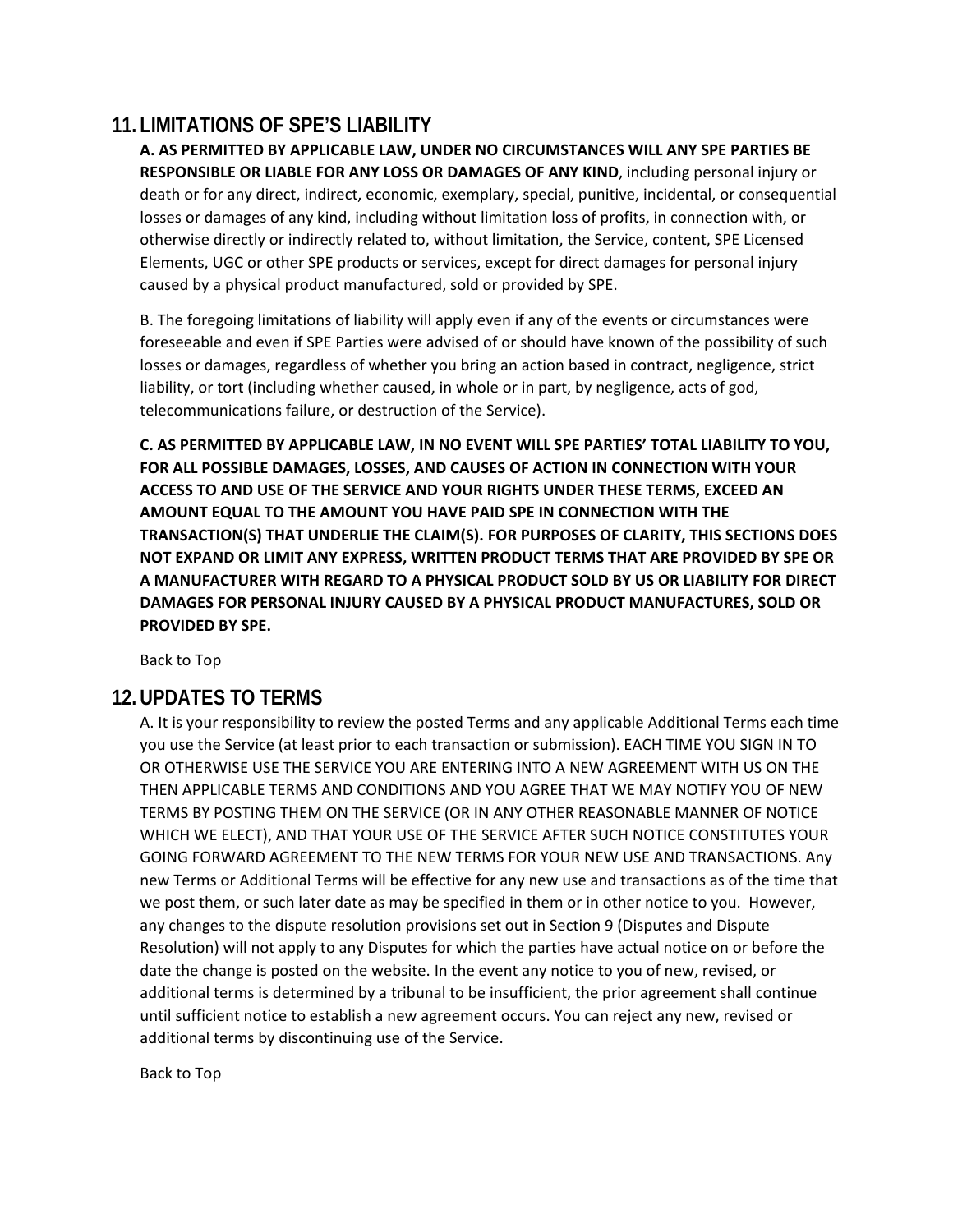## **13.GENERAL PROVISIONS**

**A. SPE's Consent or Approval.** As to any provision in these Terms or any applicable Additional Terms that grants SPE a right of consent or approval, or permits SPE to exercise a right in its "sole discretion," SPE may exercise that right in its sole and absolute discretion. No SPE consent or approval may be deemed to have been granted by SPE without being in writing and signed by an officer of SPE.

**B. Indemnity.** You agree to, and you hereby, defend (if requested by SPE), indemnify, and hold SPE Parties harmless from and against any and all claims, damages, losses, costs, investigations, liabilities, judgments, fines, penalties, settlements, interest, and expenses (including attorneys' fees) that directly or indirectly arise from or are related to any claim, suit, action, demand, or proceeding made or brought against any SPE Party, or on account of the investigation, defense, or settlement thereof, arising out of or in connection with, whether occurring heretofore or hereafter: (i) your UGC; (ii) your use of the Service and your activities in connection with the Service; (iii) your breach or alleged breach of these Terms or any applicable Additional Terms; (iv) your violation or alleged violation of any laws, rules, regulations, codes, statutes, ordinances, or orders of any governmental or quasi-governmental authorities in connection with your use of the Service or your activities in connection with the Service; (v) information or material transmitted through your Device, even if not submitted by you, that infringes, violates, or misappropriates any copyright, trademark, trade secret, trade dress, patent, publicity, privacy, or other right of any person or entity; (vi) any misrepresentation made by you; and (vii) SPE Parties' use of the information that you submit to us (including your UGC) (all of the foregoing, "**Claims and Losses**"). You will cooperate as fully required by SPE Parties in the defense of any Claim and Losses. Notwithstanding the foregoing, SPE Parties retain the exclusive right to settle, compromise, and pay any and all Claims and Losses. SPE Parties reserve the right to assume the exclusive defense and control of any Claims and Losses. You will not settle any Claims and Losses without, in each instance, the prior written consent of an officer of a SPE Party.

**C. Operation of Service; Availability of Products and Services; International Issues.** SPE controls and operates the Service from the U.S.A., and makes no representation that the Service is appropriate or available for use beyond the U.S.A. If you use the Service from other locations, you are doing so on your own initiative and responsible for compliance with applicable local laws regarding your online conduct and acceptable content, if and to the extent local laws apply.

**D. Export Controls.** You are responsible for complying with all applicable trade regulations and laws both foreign and domestic. Except as authorized by U.S. law, you agree and warrant not to export or re-export the software to any county, or to any person, entity, or end-user subject to U.S. export controls or sanctions.

**E. Severability; Interpretation.** If any provision of these Terms, or any applicable Additional Terms, is for any reason deemed invalid, unlawful, void, or unenforceable by a court or arbitrator of competent jurisdiction, then that provision will be deemed severable from these Terms or the applicable Additional Terms, and the invalidity of the provision will not affect the validity or enforceability of the remainder of these Terms or the applicable Additional Terms. To the extent permitted by applicable law, you agree to waive and will waive, any applicable statutory and common law that may permit a contract to be construed against its drafter.